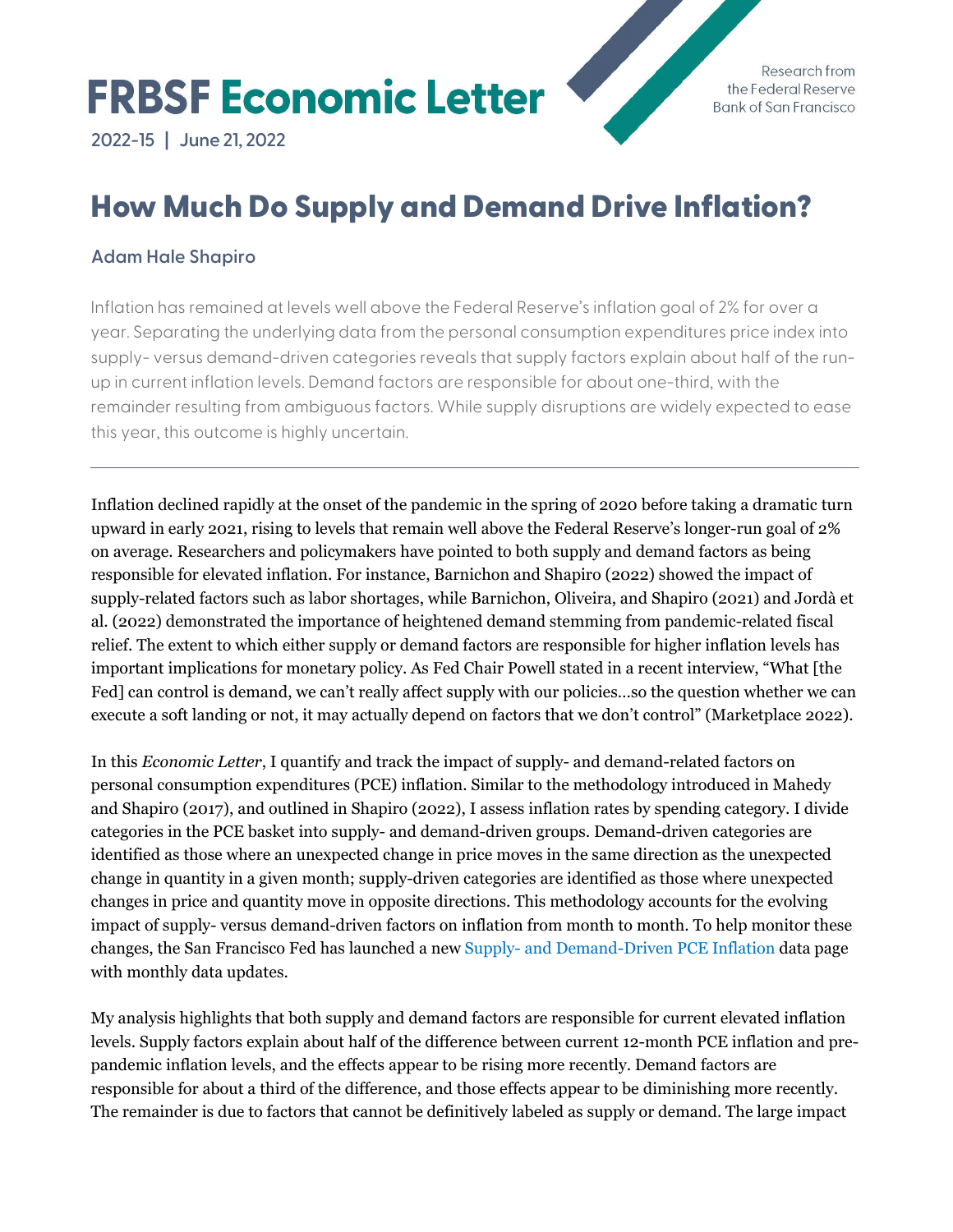of supply factors implies that inflationary pressures will not completely subside until labor shortages, production constraints, and shipping delays are resolved. Although supply disruptions are widely expected to ease this year, this outcome is highly uncertain.

#### **Separating supply and demand drivers**

This analysis uses the more than 100 goods and services categories in the PCE index. For each month of data, I separate the categories where prices moved due to a change in demand from those where prices moved due to a change in supply. To do so, I rely on simple microeconomic theory: Shifts in demand move both prices and quantities in the same direction along the upward-sloping supply curve, meaning prices rise as demand increases. Shifts in supply move prices and quantities in opposite directions along the downward-sloping demand curve, meaning prices rise when supplies decline.

Each month I estimate the changes in the price level and quantity level of each category. It is important to isolate the *unexpected* components of the changes in prices and quantities, as opposed to the simple change itself. This is because prices and quantities generally continue an existing trend. These expected trend components are not likely to represent a shift in demand or supply, but instead reflect longer-run factors such as technological improvements, cost-of-living adjustments to wages, or demographic changes like population aging.

Extracting the unexpected components of the monthly changes in price and quantity for each category is an iterative process. I run 10-year-window rolling regressions for both price and quantity. For example, the first window begins in January 1988, the first period PCE data are available at the detailed level, and ends in December 1997. This generates predicted values for price and quantity in January 1998, which I then compare to the actual values of price and quantity in that same month. If the actual values of price and quantity are both above or both below their predicted values, the category is labeled as "demand-driven" in January 1998. If the difference between the actual and predicted values are of opposite signs, the category is labeled as "supply-driven" in that month. If either of the actual values is close enough to its predicted value that the difference is statistically indistinguishable from zero, the category is labeled as "ambiguous" in that month. I then roll the data window forward one month and repeat the process. I iterate this process for each month until I reach the last window of data, which for this *Letter* begins in May 2012 and ends in April 2022.

Categories that experience frequent supply-driven price changes include food and household products such as dishes, linens, and household paper items. Categories that experience frequent demand-driven price changes include motor vehicle-related products, used cars, and electricity. However, assessing the past two years of data reveals some changes in which categories experienced demand and supply shocks in the post-pandemic period. Specifically, categories with extraordinarily frequent supply-driven price changes in 2021 and 2022 include products with known supply constraints during the pandemic, such as new automobiles, fuel, and repair services. Categories with extraordinarily frequent demand-driven price changes during this period include many goods consumed at home—for example, furniture, clothing, toys, video equipment, and cookware—as well as services related to reopening from pandemic-related closures, such as restaurants and museums.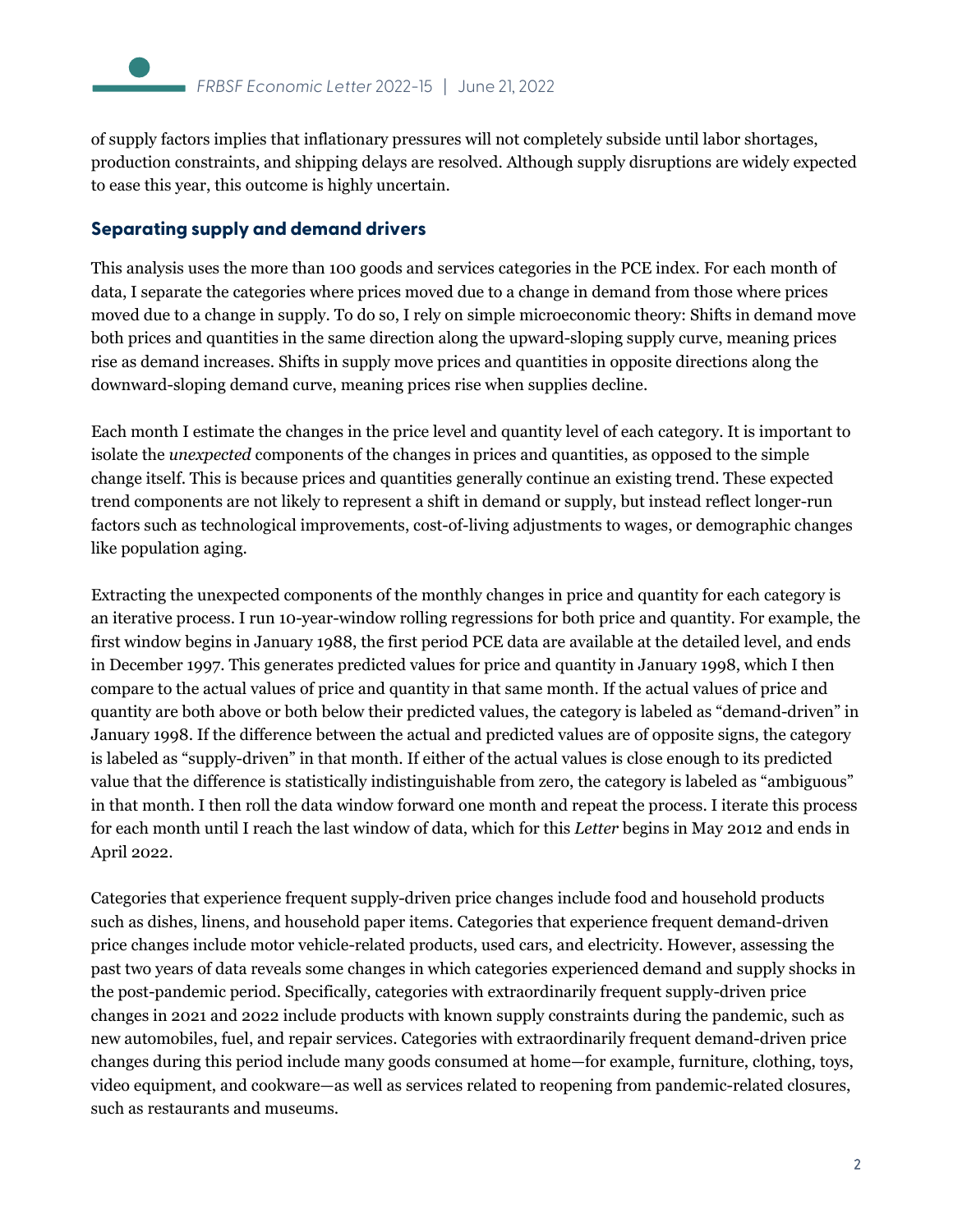



#### **Supply-driven and demand-driven contributions to year-over-year PCE inflation** Percentage points

Note: Data available a[t Supply- and Demand-Driven PCE Inflation.](http://www.frbsf.org/economic-research/indicators-and-data/supply-and-demand-driven-pce-inflation/) Gray shading indicates NBER recession dates.

Figure 1 shows the contributions to 12-month headline PCE inflation from supply- (green) and demanddriven (blue) inflation between 1998 and 2022. Yellow sections show the ambiguous portion of PCE inflation that is not labeled as either demand or supply driven. I calculate the monthly contributions to inflation by multiplying the change in price for a given category by its most recent respective weight in the PCE index. The monthly contributions for demand-driven, supply-driven, and ambiguous categories are then calculated as the sum of contributions from all items within that category. The contributions for demand-driven and supply-driven inflation are then calculated as the 12-month trailing sum of their respective monthly contributions. This generates a series that can be directly compared to the year-overyear PCE inflation rate.

The changes in patterns over time show some intuitive dynamics. The contribution of demand-driven factors to headline PCE inflation declines during recessions. The collapse in airline travel immediately after September 11, 2001, is labeled as demand-driven and the sharp energy price declines in 2014 and 2015 are identified as supply-driven.

# **Inflation drivers over the pandemic period**

To get a sense of whether supply or demand factors are responsible for current elevated inflation levels, I compare current supply- and demand-driven inflation to their average levels from the 10 years before the pandemic. During the pre-pandemic period, PCE inflation averaged 1.5%, considerably below the April 2022 rate of 6.3%. Figure 2 compares the most recent contributions of supply-driven inflation in panel A and demand-driven inflation in panel B against their respective 2010–2019 averages. Supply-driven inflation is currently contributing 2.5 percentage points (pp) more than its pre-pandemic average, while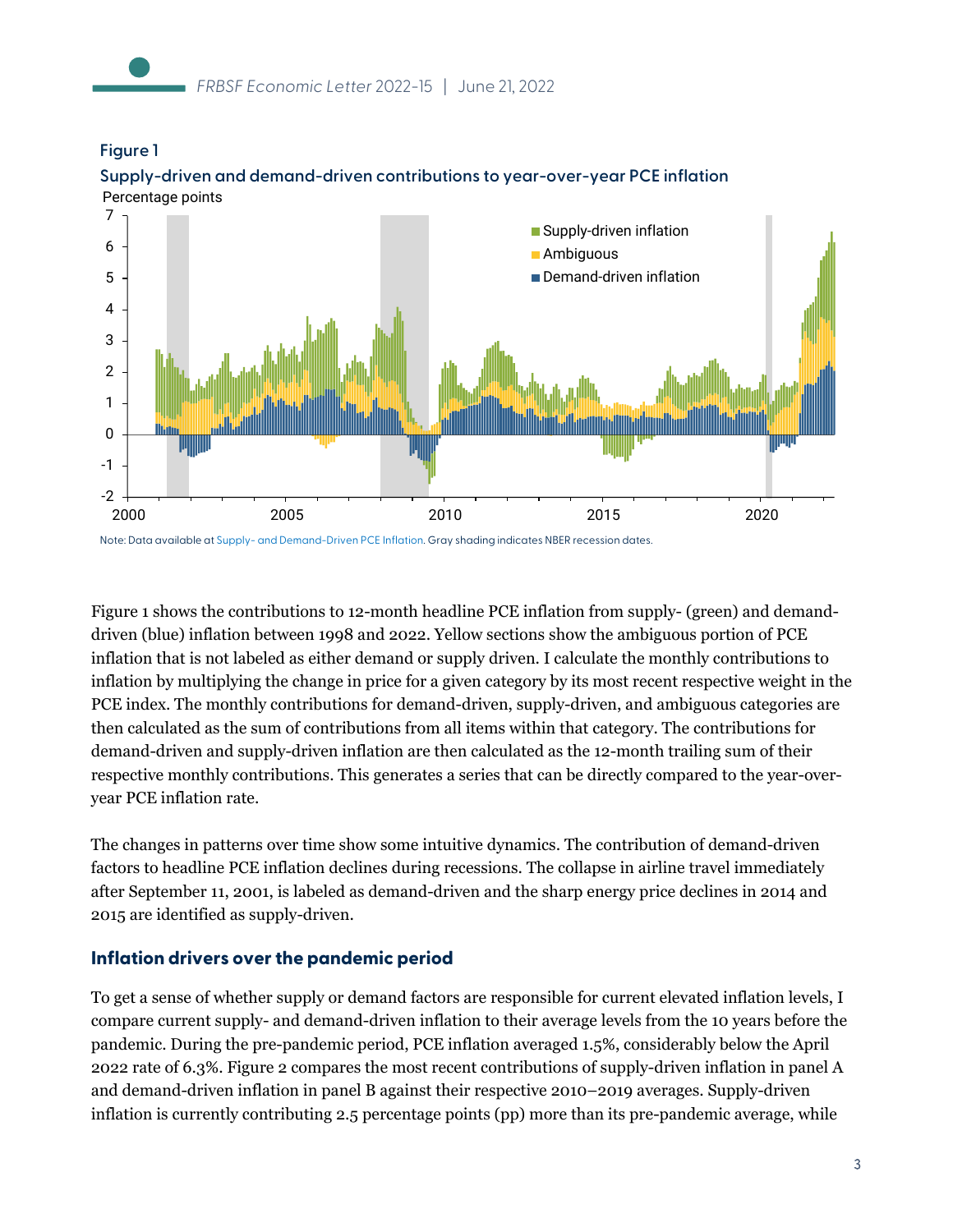**Figure 2**



**Contributions of supply- and demand-driven factors to headline PCE inflation**

demand-driven inflation is currently contributing 1.4pp more. Thus, supply-driven inflation explains a little more than half of the 4.8pp gap between current levels of year-over-year PCE inflation and its prepandemic average level. Demand factors explain a smaller share of elevated inflation levels, accounting for about one-third of the difference. The ambiguous category, which is not shown, explains the remainder of the difference.

Repeating the same exercise with core PCE inflation, which excludes historically volatile food and energy categories, results in somewhat similar patterns. However, supply and demand factors each explain about half of elevated core inflation levels. Specifically, supply- and demand-driven factors each explain about 45% of the 3.3pp gap between current levels of year-over-year core PCE inflation and its pre-pandemic average level. Monthly results of these contributions to core PCE inflation are available on the [data page.](https://www.frbsf.org/economic-research/indicators-data/supply-and-demand-driven-pce-inflation/)

Finally, I assess the contributions to annualized monthly changes in headline PCE inflation. This provides a higher frequency depiction of how supply and demand factors affected inflation over the pandemic period. Figure 3 breaks down these contributions over past five years, showing the one-month changes used to construct the 12-month trailing sums shown in Figure 1.

The decline in inflation at the onset of the pandemic was driven by a decrease in demand factors, while the surge in inflation in March 2021 was mainly due to the increase in demand-driven factors. During this period the economy began to reopen from pandemic-related public health policies, and the American Rescue Plan enacted in March 2021 further stimulated demand factors. These factors began to slow in the summer of 2021 with an increase COVID-19 infections associated with the Delta variant, but demand reemerged in the fall as the Delta wave subsided.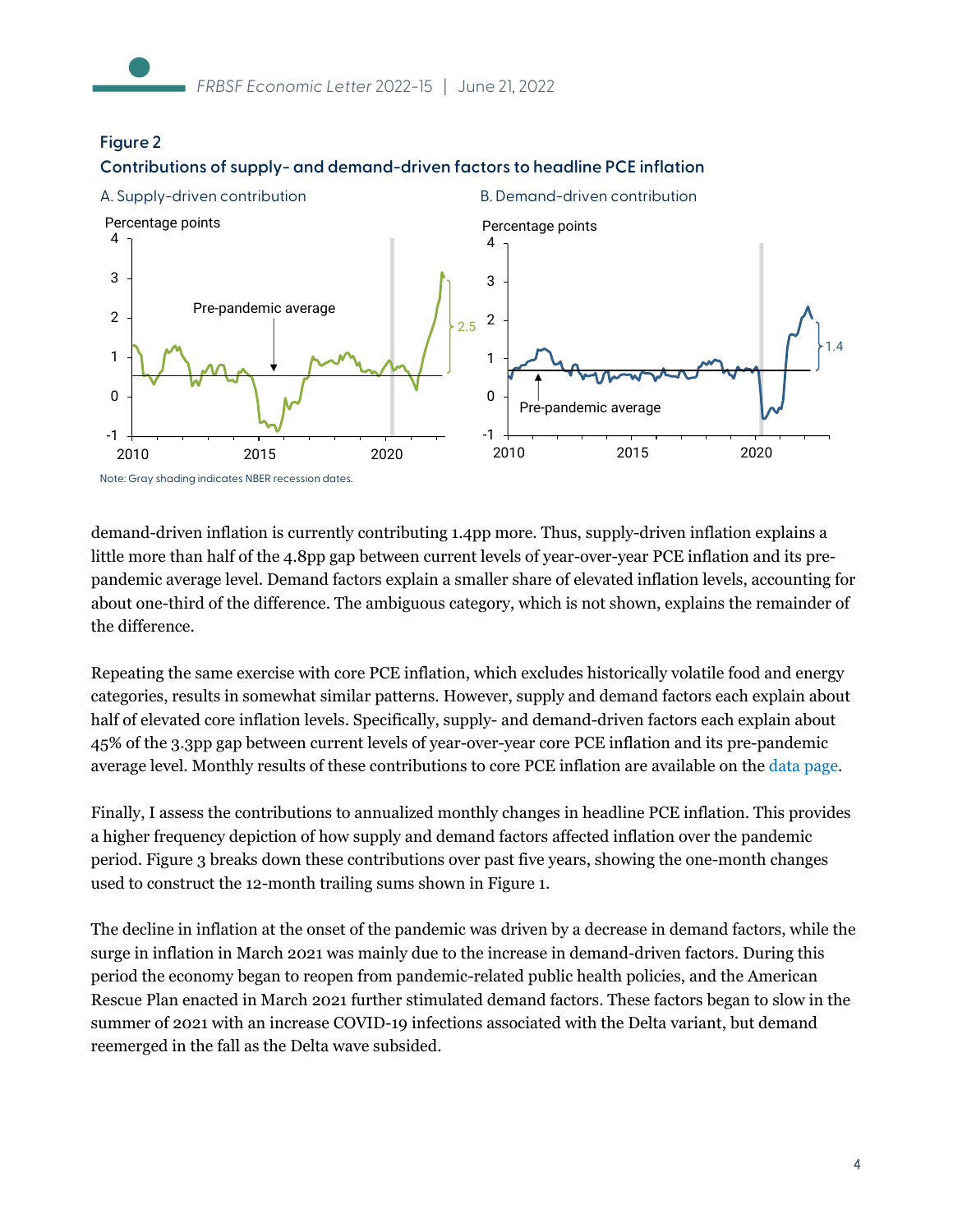**Figure 3**

Meanwhile, supply factors began to arise in April 2021, indicating a slightly delayed response from the economy reopening. Supply-driven inflation has remained elevated since then and has accelerated more recently. This acceleration is attributable to food and energy supply disruptions, including those associated with the invasion of Ukraine.

#### **Conclusion**

**Contributions to annualized monthly changes in inflation** Percentage points



supply factors are responsible for more than half of the current elevated level of 12-month PCE inflation. This in part reflects supply constraints from

Analysis in this *Letter* shows that

continued labor shortages and global supply disruptions related to the pandemic and the war in Ukraine. While demand factors played a large role in the spring of 2021, they explain only about a third of recent elevated inflation levels. Factors that cannot be labeled as either demand or supply are also playing a nontrivial role.

These results showing that factors other than demand account for about two-thirds of recent elevated inflation highlight some risks for the economy. Because supply shocks raise prices and suppress economic activity, the prevalence of supply-related factors raises the risk of entering a period of low growth and elevated inflation levels. This risk depends crucially on how long labor shortages and global supply disruptions persist. While supply disruptions are widely expected to ease this year, this outcome is highly uncertain.

#### [Adam Hale Shapiro](https://www.frbsf.org/economic-research/economists/adam-shapiro/)

*Vice President, Economic Research Department, Federal Reserve Bank of San Francisco*

# **References**

- Jordà, Òscar, Celeste Liu, Fernanda Nechio, and Fabian Rivera-Reyes. 2022. ["Why Is U.S. Inflation Higher than in Other](https://www.frbsf.org/economic-research/publications/economic-letter/2022/march/why-is-us-inflation-higher-than-in-other-countries/)  [Countries?"](https://www.frbsf.org/economic-research/publications/economic-letter/2022/march/why-is-us-inflation-higher-than-in-other-countries/) *FRBSF Economic Letter* 2022-07 (March 28).
- Barnichon, Regis, Luiz E. Oliveira, and Adam Hale Shapiro. 2021. ["Is the American Rescue Plan Taking Us Back to the'60s?"](https://www.frbsf.org/economic-research/publications/economic-letter/2021/october/is-american-rescue-plan-taking-us-back-to-1960s/) *FRBSF Economic Letter* 2021-27 (October 18).
- Barnichon, Regis, and Adam Hale Shapiro. 2022. ["What's the Best Measure of Economic Slack?"](https://www.frbsf.org/economic-research/publications/economic-letter/2022/february/what-is-best-measure-of-economic-slack/) *FRBSF Economic Letter* 2022-04 (February 22).
- Mahedy, Tim, and Adam Hale Shapiro. 2017. ["What's Down with Inflation?"](https://www.frbsf.org/economic-research/publications/economic-letter/2017/november/contribution-to-low-pce-inflation-from-healthcare/) *FRBSF Economic Letter* 2017-35 (November 27).